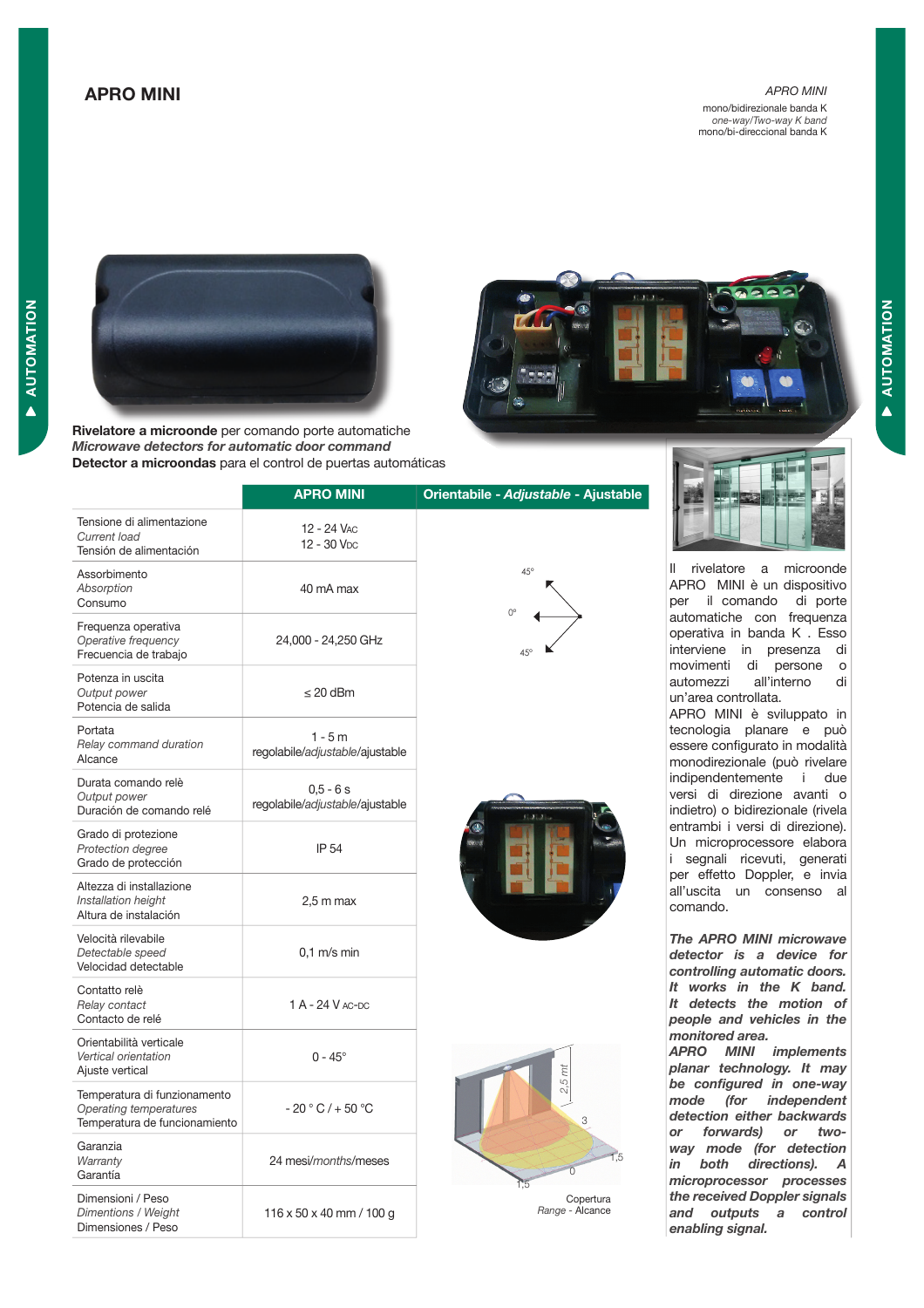# **CONTACT HOLD TIME ADJUSTMENT**

Adjust trimmer TIME on the electronic board (Fig.1-F) to set the required hold time in a range from 0,5 to 6 seconds

The *APRO MINI* microwave detector is a device for controlling automatic doors. It works in the **K band**. It detects the motion of people and vehicles in the monitored area.

*APRO MINI* implements planar technology. It may be configured in **one-way mode**  (for independent detection either backwards or forwards) or **two-way mode** (for detection in both directions). A microprocessor processes the received Doppler signals and outputs a control enabling signal.



### **TECHNICAL SPECIFICATIONS**

| Power voltage (SELV type) | $12 - 24$ V <sub>AC</sub> /12 - 30 V <sub>DC</sub> |  |
|---------------------------|----------------------------------------------------|--|
| Power current             | max. 40 mA                                         |  |
| Operative frequency       | 24,000 - 24,250 GHz                                |  |
| Output power (EIRP)       | $≤20$ dBm                                          |  |
| Range                     | 1-5 m adjustable                                   |  |
| Relay control time        | 0,5 - 6 s adjustable                               |  |
| Degree of protection      | IP 54                                              |  |
| Installation height       | max. 2.5 m                                         |  |
| Detectable speed          | $0.1$ m/s minimum                                  |  |
| Relay contact             | $1A - 24$ $V_{AC/DC}$                              |  |
| Vertical directionality   | $0-45^\circ$                                       |  |
| Operating temperature     | $-20$ °C to $+50$ °C                               |  |
| Dimensions/Weight         | 116x50x40 mm / 200 g                               |  |
| Warranty                  | 24 months                                          |  |

**NOTE: A SELV power source must be used (certified power supply unit or safety transformer) in compliance with CEN 41003:1993 standard.**

We hereby declare that APRO MINI complies with the essential requirements of Directive 99/05/EC (R&TTE) harmonised<br>radio standard pursuant to Art. 3.2 of Italian Law No. 269 dated 9.5.2001: EN300440-2 V 1.1.2